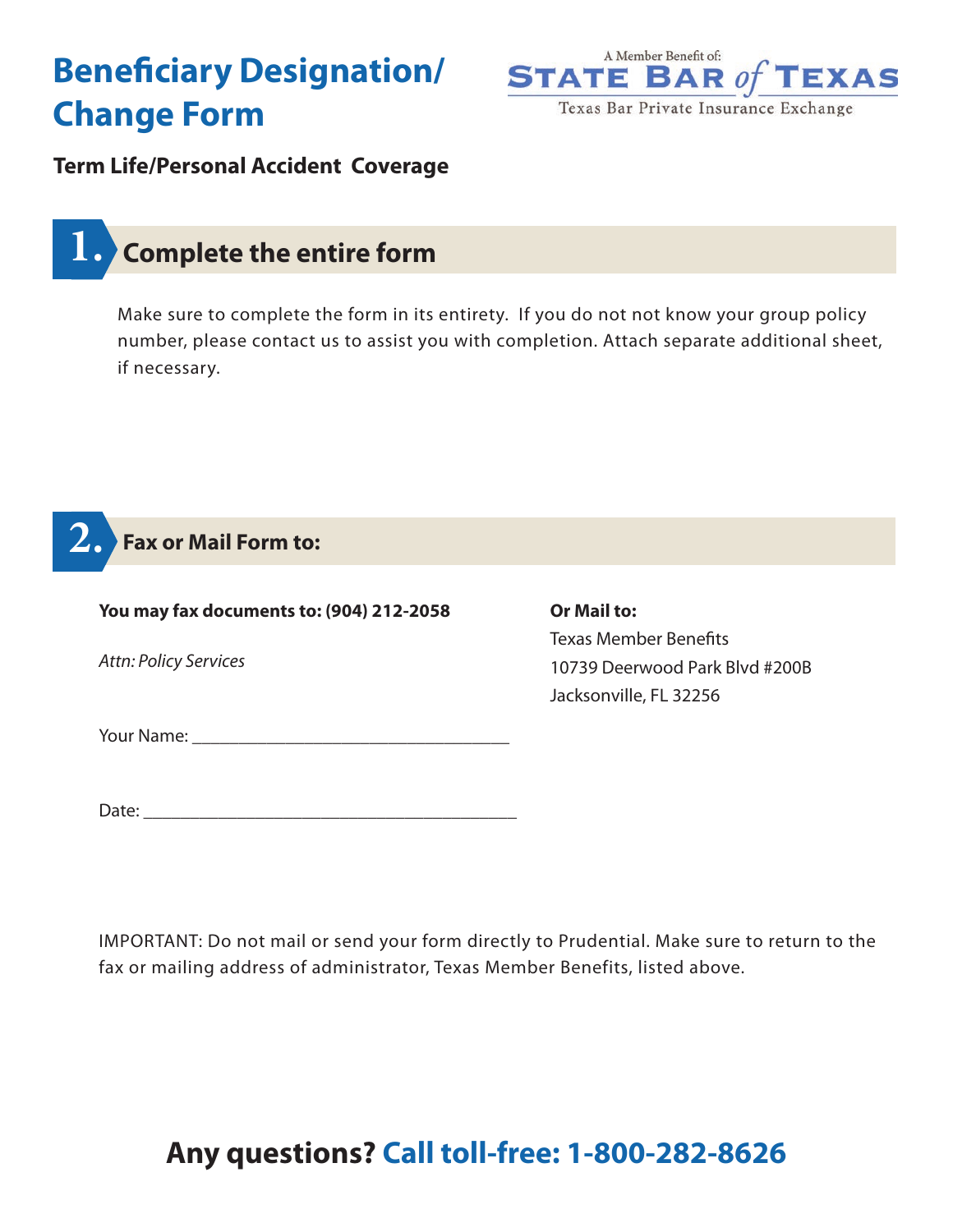

#### **IMPORTANT INFORMATION ABOUT BENEFICIARY DESIGNATIONS**

Use this form to designate or make changes to the beneficiary(ies) of your Group Insurance death proceeds. The information on this form will replace any prior beneficiary designation. You may name anyone or any entity as your beneficiary and you may change your beneficiary at any time by completing a new Group Insurance Beneficiary Designation/Change form. Common designations include individuals, estates, corporation/organizations and trusts. **Payment will be made to the named beneficiary. If there is no named beneficiary, or the named beneficiary predeceased the insured, settlement will be made in accordance with the terms of your Group Contract.**

#### **DEFINITIONS**

You may find the following definitions helpful in completing this form:

**Primary Beneficiary(ies)** – the person(s) or entity you choose to receive your life insurance proceeds. Payment will be made in equal shares unless otherwise specified. In the event that a designated primary beneficiary predeceases the insured, the proceeds will be paid to the remaining primary beneficiaries in equal shares or all to the sole remaining primary beneficiary.

**Contingent Beneficiary(ies)** – the person(s) or entity you choose to receive your life insurance proceeds if the primary beneficiary(ies) die (or the entity dissolves) before you die. Payment will be made in equal shares unless otherwise specified. In the event that a designated contingent beneficiary predeceases the insured, the proceeds will be paid to the remaining contingent beneficiaries in equal shares or all to the sole remaining contingent beneficiary.

#### **INSTRUCTIONS FOR DESIGNATING A PRIMARY OR CONTINGENT BENEFICIARY**

#### **1. EMPLOYEE INFORMATION**

- All information in this section is required.
- Unless otherwise indicated in Section 1, the information supplied on the form will apply to ALL coverages offered under the employer's group plan.
- Unless otherwise indicated in Section 2, the information supplied on the form will apply to all the Group Life coverage(s) issued by The Prudential Insurance Company of America (Prudential) to the group contract holder.

#### **2. BENEFICIARY DESIGNATION**

- You may name more than one primary and more than one contingent beneficiary. This form allows you to name up to three primary and three contingent beneficiaries. If you need additional space, please attach a separate sheet of paper.
- Please indicate the percentage share designated to each primary beneficiary. **The total for all primary beneficiaries must equal 100%.** If no percentages are specified, the proceeds will be split

evenly among those named. Payment will be made to the named beneficiary. If there is no named beneficiary, or the named beneficiary predeceased the insured, settlement will be made in accordance with the terms of your Group Contract. **If designating percentages for contingent beneficiaries, the percentage for all contingent beneficiaries must also equal 100%.**

• You can name an individual, corporation/organization, trust, or an estate as a beneficiary. The following examples may be helpful in designating beneficiaries:

#### **Individual:** "Mary A. Doe"

- Each name should be listed as first name, middle initial, last name ("Mary A. Doe," not "Mrs. M. Doe")
- Include the address, relationship and date of birth for each individual listed.
- Indicate the percentage to be assigned to each individual.

#### **Estate:** "Estate of the Insured"

- Select "Other" as the beneficiary description and write "estate" in the blank space provided.
- Indicate the percentage to be assigned to the estate of the insured.

#### **Corporation/Organization:** "ABC Charitable Organization"

- Select "Corporation/Organization" as the beneficiary description.
- Write the legal name of the corporation or organization in the space for the beneficiary's first name.
- You must provide the address, city, and state of operation for each organization or corporation listed.
- Indicate the percentage to be assigned to the corporation or organization.

**Trust:** "The John Doe Trust. A Trust with a trust agreement dated 1/1/99 whose Trustee is Jane Smith."

- Select "Trust" as the Beneficiary Description.
- Indicate the percentage to be assigned to the trust.
- Complete Section 3, Trust Designation.

#### **3. TRUST DESIGNATION**

- Complete this section if you have named a trust as a primary or contingent beneficiary in Section 2. Fill in the name and address for each trustee.
- Fill in the title and date of the Trust Agreement in the space provided.

#### **4. AUTHORIZATION/SIGNATURE**

- The employee must read, sign, and date the authorization.
- Submit the completed form to your benefits administrator or Human Resources (as directed by your employer) and keep a copy for your records.

### **1. EMPLOYEE INFORMATION** (please print)

| Last Name                                                                 | <b>First Name</b> |                          | MI | Employee ID $#$ (if applicable)<br>N/A |                              |  | (check one)   | Marital Status □ Married □ Widowed<br>$\square$ Sinale<br>$\Box$ Divorced |  | Gender (check one)<br>$\Box$ Male $\Box$ Female |  | Has this insurance been assigned?<br>∣□Yes□No |                                                                                                                                                             |
|---------------------------------------------------------------------------|-------------------|--------------------------|----|----------------------------------------|------------------------------|--|---------------|---------------------------------------------------------------------------|--|-------------------------------------------------|--|-----------------------------------------------|-------------------------------------------------------------------------------------------------------------------------------------------------------------|
| Address                                                                   |                   | City                     |    | State                                  | ZIP Code                     |  | Daytime Phone | l Home Phone                                                              |  | l Date of Birth                                 |  | Date of Hire<br>N/A                           | Date of Retirement (if applicable)<br>'N/A                                                                                                                  |
| Name of Employer/Group Policyholder<br>State Bar of Texas Insurance Trust |                   | Group Policy No<br>47080 |    |                                        | This form applies only to my |  |               |                                                                           |  |                                                 |  |                                               | Unless otherwise indicated below, this Beneficiary Designation/Change form applies to ALL coverages offered under my employer's group plan.<br>coverage(s). |